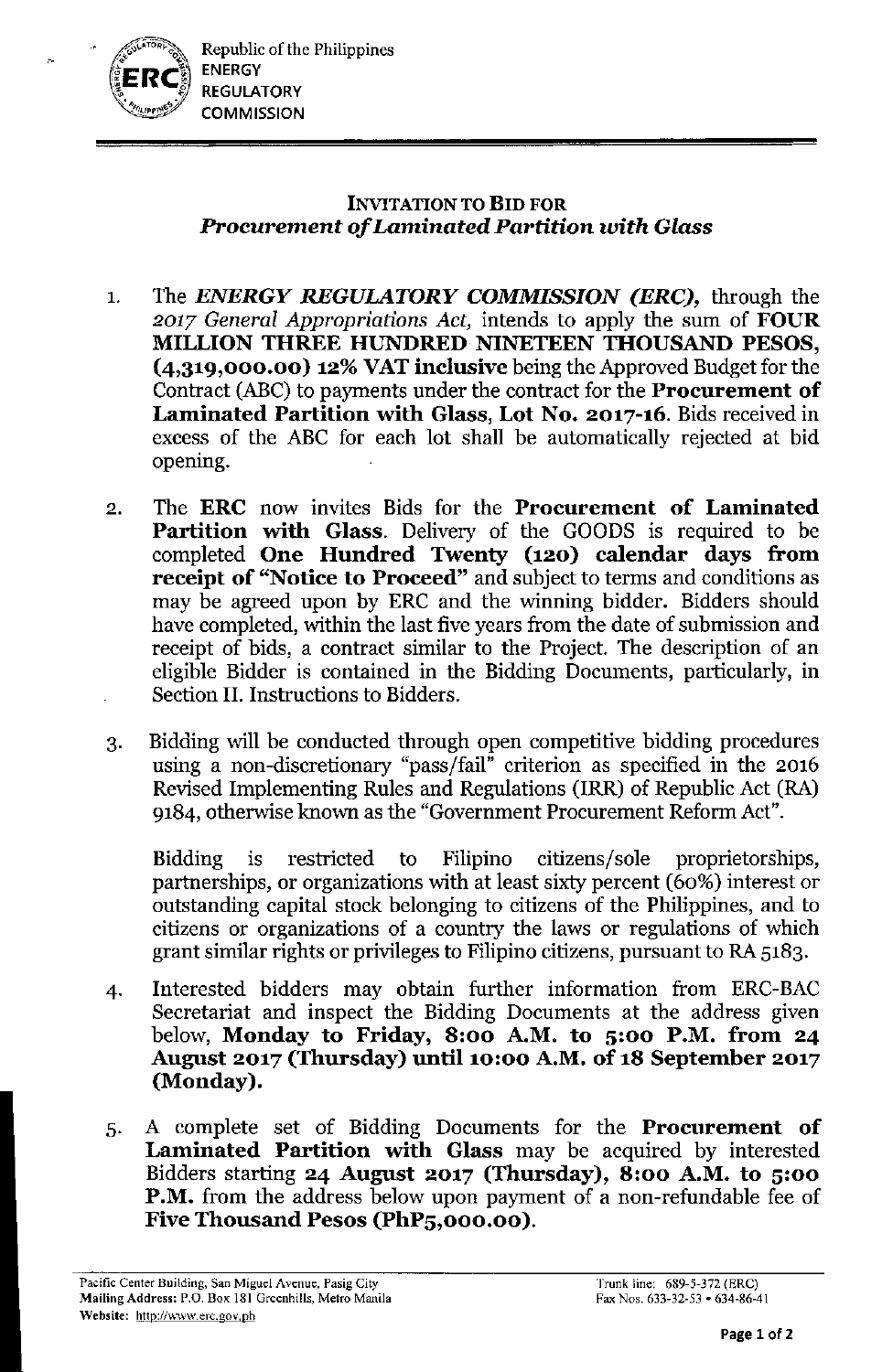It may also be downloaded free of charge from the website of the Philippine Government Electronic Procurement System (PhilGEPS), provided that Bidders shall pay the applicable (non-refundable) fee for the Bidding Documents not later than the submission of their bids.

- 6. The ERC-BAC will hold the Pre-Bid Conference on 6 September 2017 (Wednesday), 10:00 A.M. at the Mezzanine Floor, Pacific Center Building, San Miguel Avenue, Pasig City, which shall be open to prospective bidders.
- 7. Bids must be duly received by the ERC-BAC Secretariat at the address below on or before 18 September 2017 (Monday) at 10:00 A.M. All Bids must be accompanied by a bid security in any of the acceptable forms and in the amount stated in ITB Clause 18.

Bid opening shall be on 18 September 2017 (Monday) at 10:30 A.M. at the Mezzanine Floor, Pacific Center Building, San Miguel Avenue, Pasig City. Bids will be opened in the presence of the bidders' representatives who choose to attend at the address below. Late bids shall not be accepted.

- 8. The ERC-BAC reserves the right to reject any and all bids, declare a failure of bidding, or not award the contract at any time prior to contract award in accordance with Section 41 of RA 9184 and its IRR, without thereby incurring any liability to the affected bidder or bidders.
- 9. Please see attached *Annex "A"* for the Specification and *Annex "B"* for the Floor Plan.
- 10. For further information, please refer to: Ms. Cherry Lyn S. Gonzales **BAC Secretariat Chairperson** Mezzanine Floor, Pacific Center Building, San Miguel Avenue, Pasig City TelNo. 689-5312/689-5947/689-5350 [clsg@erc.gov.ph/procurement@erc.gov.](mailto:clsg@erc.gov.ph/procurement@erc.gov.ph)ph

22 August 2017, Pasig City.

\ marie Com

ARIA CORAZON C. GINES BAC Chairperson

*wJ* GLSG/LLG/RGMG/RRFM

Pacific Center Building. San Miguel Avenue, Pasig City Mailing Address: P.O. Box 181 Greenhills, Metro Manila Website: http://www.erc.gov.ph

Trunk line: 689-5.372 (ERe) Fax Nos. 633.32.53 • 634-86-41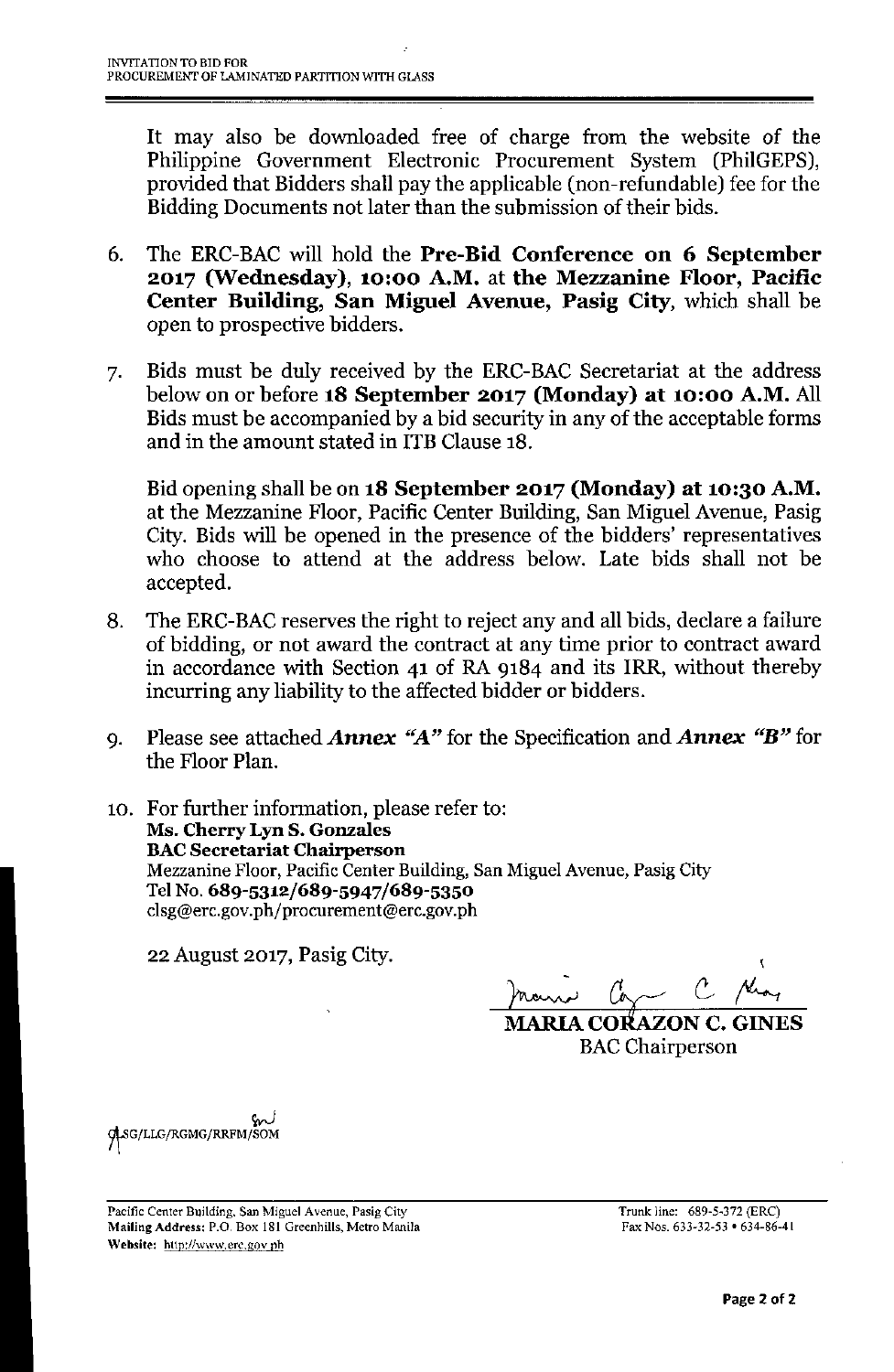## *PROCUREMENT* OF*LAMINATED PARTITION WITH GLASS*

 $\ddot{\phantom{a}}$ 

| <b>END-USER</b>                                                  | <b>DESCRIPTION</b>                                                                                                                                                 |
|------------------------------------------------------------------|--------------------------------------------------------------------------------------------------------------------------------------------------------------------|
| 1) Consumer<br>Affair Service<br>$(CAS) - CSD$<br>Officers/Staff | Height: 150 cm (All Partitions Height is 150cm and<br>laminated every worktop should be laminated)<br>Length: (Please see details below)<br>Color: Off-white/Beige |

| <b>PARTICULARS</b>                                     | <b>OUANTITY</b> |  |
|--------------------------------------------------------|-----------------|--|
| <b>DIVISION CHIEF AREA</b>                             |                 |  |
| Laminated Modular Partition with Glass H150cm x L90cm  | 2               |  |
| Laminated Modular Partition with Glass H150cm x L45cm  | 2               |  |
| Door Laminated with Glass H150cm x L90cm               | 2               |  |
| <b>STAFF AREA</b>                                      |                 |  |
| <b>DIVISION/S</b>                                      |                 |  |
| Laminated Modular Partition with Glass H150cm x L140cm | 12              |  |
| Laminated Modular Partition with Glass H150cm x L70cm  | 12              |  |
| Laminated Modular Partition with Glass H150cm x L80cm  | 18              |  |
| <b>LAMINATED TABLES</b>                                |                 |  |
| Worktop Laminated: L180cm x D70cm                      | 14              |  |
| Side Worktop Laminated: L90cm x D45cm                  | 14              |  |
| Mobile Pedestal Cabinet                                | 14              |  |
| Leg Support (Pair)                                     | 14              |  |
| <b>PANTRY AREA</b>                                     |                 |  |
| Laminated Modular Partition with Glass H150cm x L100m  | 1               |  |
| Laminated Modular Partition with Glass H150cm x L120m  | ı               |  |
| Laminated Modular Partition with Glass H150cm x L120m  | 1.              |  |
| <b>SCOPE OF WORK:</b>                                  |                 |  |
| Dismantling of Existing Partitions                     |                 |  |
| Installation of Modular Laminated Partitions           |                 |  |
|                                                        |                 |  |

l,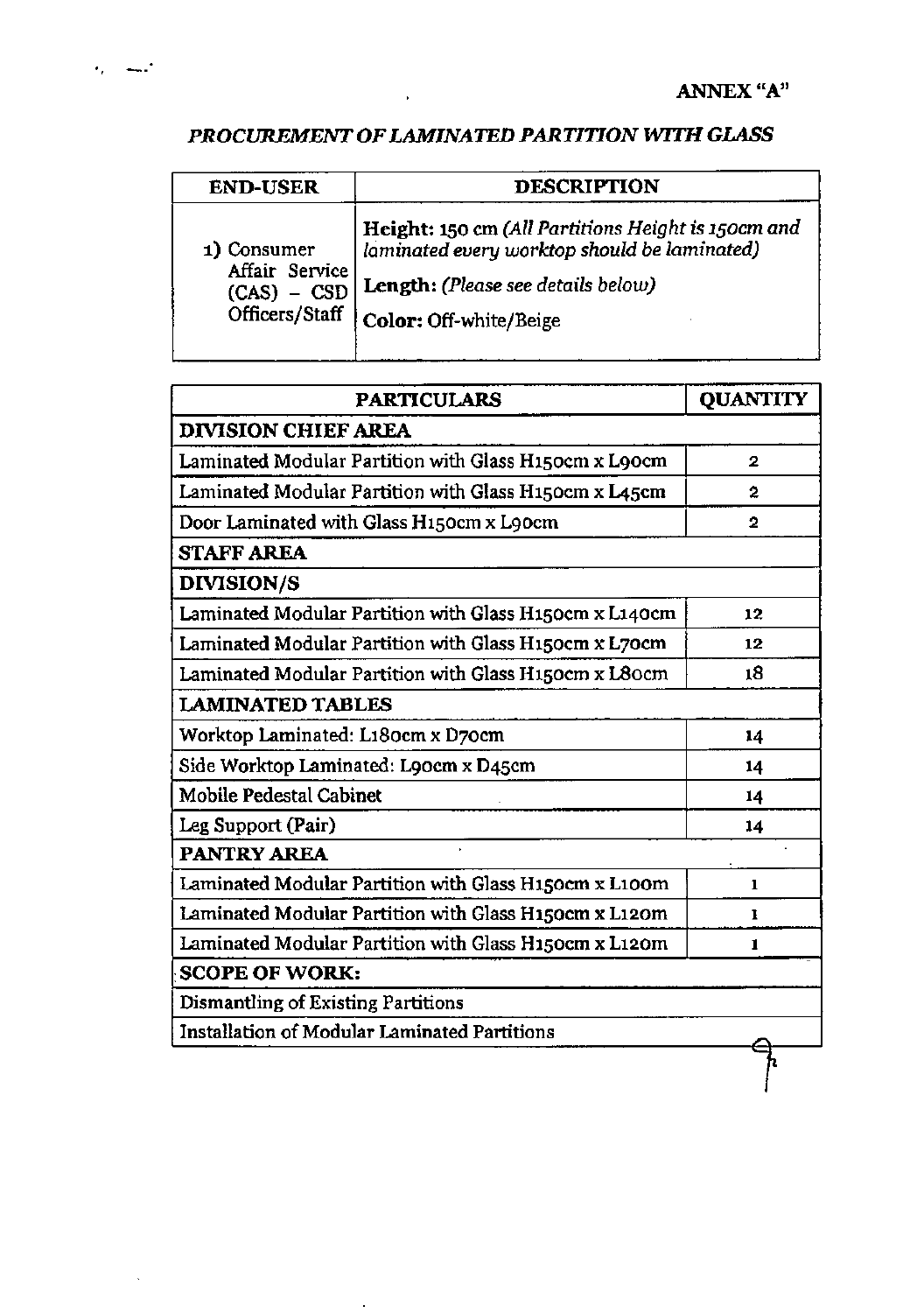| <b>END-USER</b>                                               | <b>DESCRIPTION</b>                                                                                                                                                                                                                                                                                    |  |
|---------------------------------------------------------------|-------------------------------------------------------------------------------------------------------------------------------------------------------------------------------------------------------------------------------------------------------------------------------------------------------|--|
| <b>2)</b> Regulatory<br><b>Operations</b><br>Service<br>(ROS) | Worktop Laminated<br><b>Workside Laminated</b><br>Sliding Laminated Doors with Glass<br>Laminated Door with Glass<br>Laminated Folding Accordion Door<br>Mobile Pedestal for every worktop<br>Keyboard tray for every worktop<br>Executive Chair for every cubicle<br><b>Color: Beige or Hazelnut</b> |  |

 $\pmb{z}$ 

 $\ddot{\phantom{a}}$ 

 $\frac{1}{2}$ 

| <b>PARTICULARS</b>                             | <b>QUANTITY</b> |  |
|------------------------------------------------|-----------------|--|
| <b>SERVICE DIRECTOR AREA (1)</b>               |                 |  |
| Laminated Partition with Glass H2.4m x L2.2m   | 1               |  |
| Laminated Partition with Glass H2.4m x L1.6m   | 8               |  |
| Laminated Door W1.0m                           | 1               |  |
| Worktop Laminated L-shaped: L1.75m, Depth 0.7m | 1               |  |
| Mobile Pedestal                                | 1               |  |
| Keyboard Tray                                  | Т               |  |
| <b>DIVISION CHIEF AREA (2)</b>                 |                 |  |
| Laminated Partition with Glass H1.8m x L1.25m  | 8               |  |
| Laminated Partition with Glass H2.4m x L1.5m   | $\overline{2}$  |  |
| Worktop Laminated L-shaped: L1.75m, Depth 0.7m | 2               |  |
| Mobile Pedestal                                | $\overline{2}$  |  |
| Keyboard Tray                                  | $\overline{2}$  |  |
| <b>SUPERVISOR AREA (6)</b>                     |                 |  |
| Laminated Partition with Glass H1.5m x L1.5m   | 6               |  |

Aryly K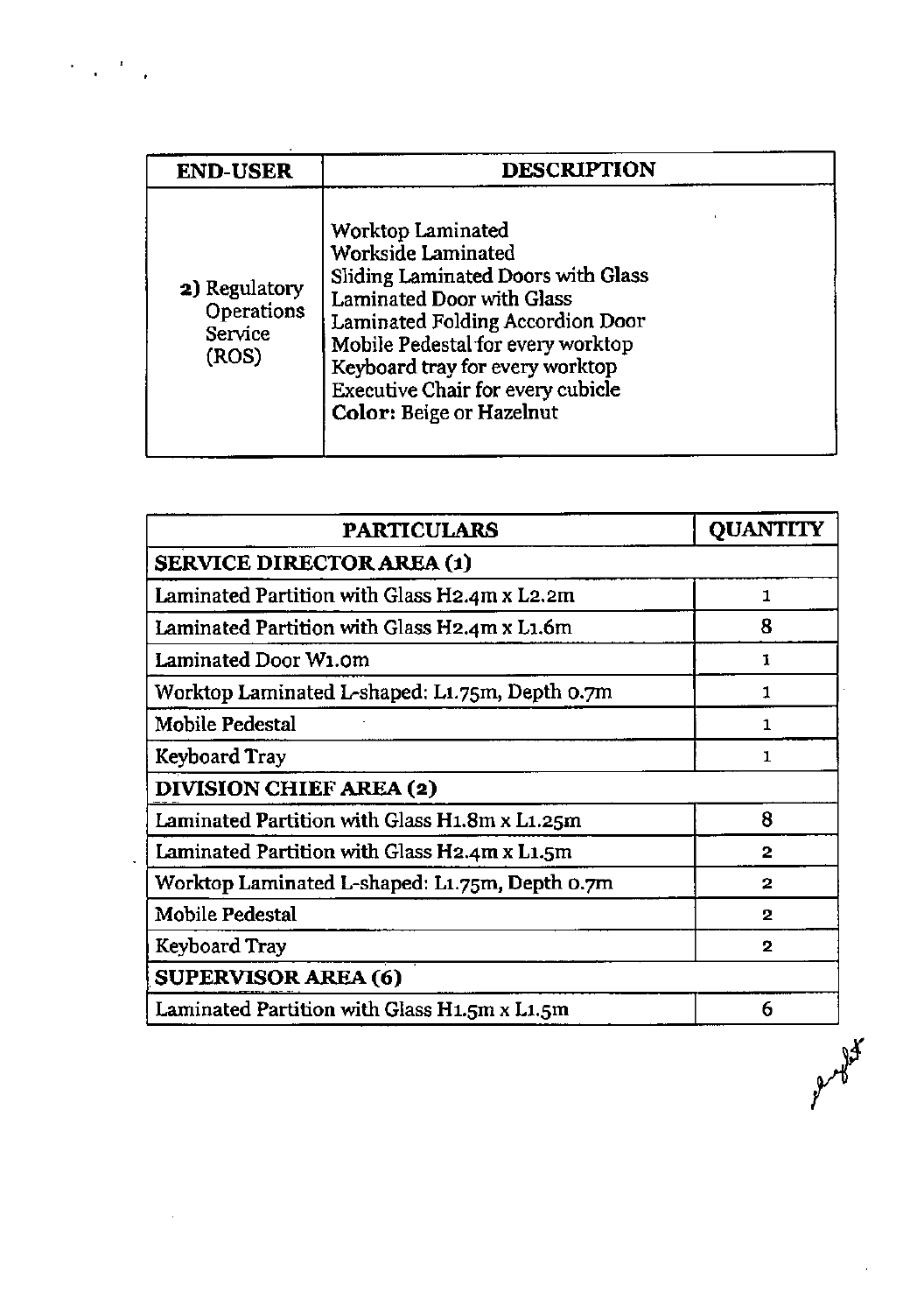| Laminated Partition with Glass H1.5m x L1.6m  | 8            |
|-----------------------------------------------|--------------|
| Laminated Partition with Glass H1.5m x Lo.8m  | 6            |
| Worktop Laminated: L1.5m x W0.6m              | 6            |
| Side worktop Laminated: Lo.9m x Wo.5m         | 6            |
| Leg Support                                   | 6 Sets       |
| Mobile Pedestal                               | 6            |
| Keyboard Tray                                 | 6            |
| TECHNICAL STAFF AREA (56)                     |              |
| Laminated Partition with Glass H1.5m x L1.8m  | 4            |
| Laminated Partition with Glass H1.5m x L1.6m  | 65           |
| Laminated Partition with Glass H1.5m x L1.25m | 60           |
| Laminated Partition with Glass H1.5m x L0.5m  | 60           |
| Worktop Laminated: L1.25m x W0.6m             | 56           |
| Side Worktop Laminated: Lo.9m x Wo.5m         | 56           |
| Leg Support                                   | 56 sets      |
| Mobile Pedestal                               | $56$ .       |
| Keyboard Tray                                 | 56           |
| <b>CONFERENCE AREA</b>                        |              |
| Laminated Partition with Glass H1.8m x L1.5m  | 16           |
| Laminated Partition with Glass Door W1.0m     | 3            |
| Laminated Folding Accordion Door H1.8m x W6m  | 1            |
| <b>PANTRY</b>                                 |              |
| Laminated Partition with Glass H1.8m x L1.35m | $\mathbf{2}$ |
| <b>SCOPE OF WORK</b>                          |              |
| Dismantling of Existing Partitions            |              |
| Installation of Modular Laminated Partitions  |              |

 $\label{eq:2.1} \mathcal{L}(\mathcal{L}^{\text{max}}_{\mathcal{L}}(\mathcal{L}^{\text{max}}_{\mathcal{L}}(\mathcal{L}^{\text{max}}_{\mathcal{L}}(\mathcal{L}^{\text{max}}_{\mathcal{L}^{\text{max}}_{\mathcal{L}}})))))$ 

 $\epsilon_{\rm{eff}}$  ,  $\epsilon_{\rm{eff}}$ 

 $\mathcal{L}^{(1)}$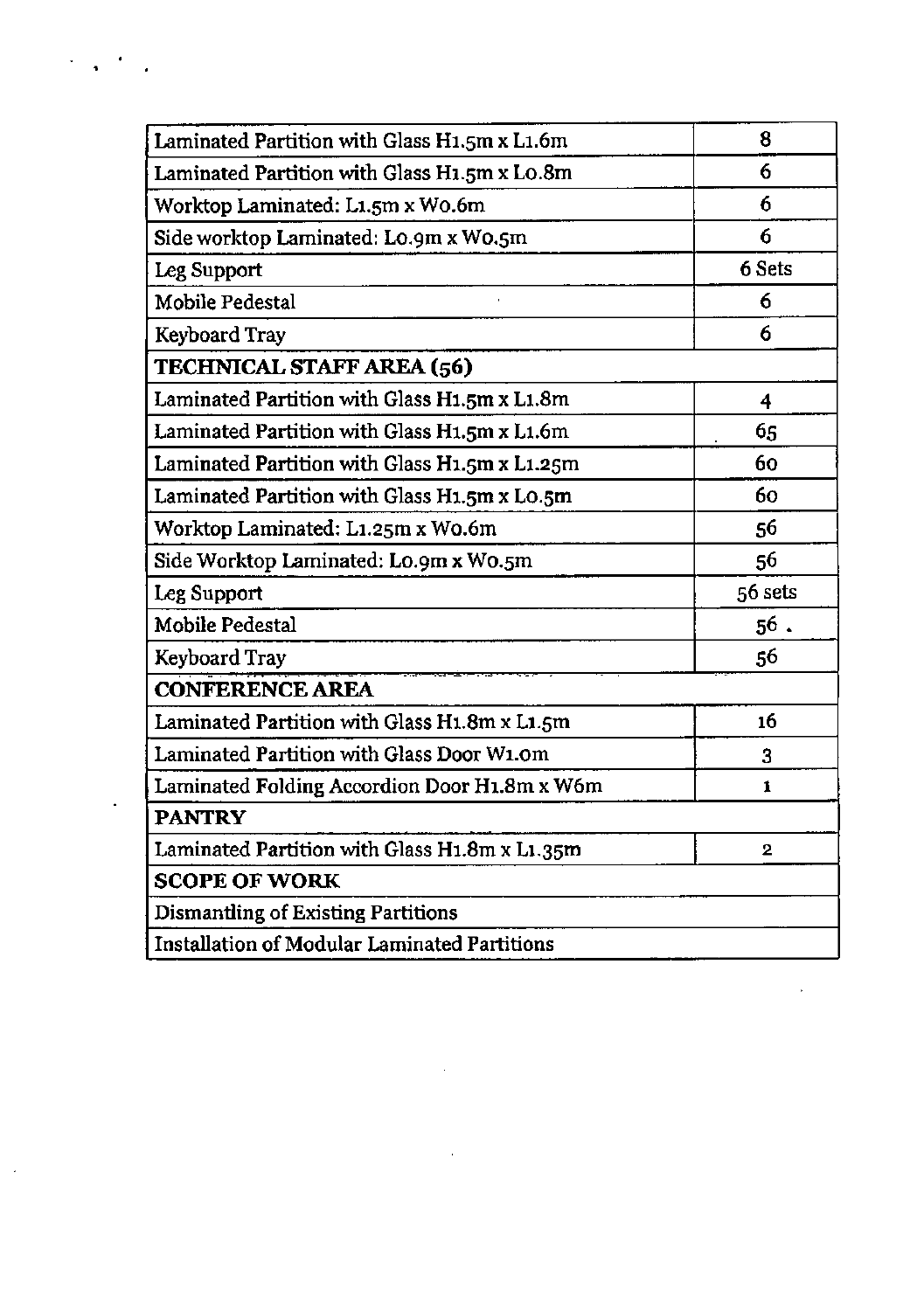| <b>END-USER</b>                                                                                | <b>DESCRIPTION</b>                                                                                                                                                 |
|------------------------------------------------------------------------------------------------|--------------------------------------------------------------------------------------------------------------------------------------------------------------------|
| 3) Office of the<br>General<br>Counsel and<br>Secretariat<br>(OGCS)<br>Officer/s<br>and Staffs | Height: 150 cm (All Partitions Height is 150cm and<br>laminated every worktop should be laminated)<br>Length: (Please see details below)<br>Color: Off-white/Beige |

 $\blacksquare$ 

ł

| <b>PARTICULARS</b>                                     | <b>QUANTITY</b> |
|--------------------------------------------------------|-----------------|
| <b>STAFF AREA</b>                                      |                 |
| <b>DIVISION/S</b>                                      |                 |
| Laminated Modular Partition with Glass H150cm x L140cm | 11              |
| Laminated Modular Partition with Glass H150cm x L70cm  | 11              |
| Laminated Modular Partition with Glass H150cm x L80cm  | 15              |
| <b>LAMINATED TABLES</b>                                |                 |
| Worktop Laminated: L180cm x D70cm                      | 11              |
| Side Worktop Laminated: Loocm x D45cm                  | 11              |
| Mobile Pedestal Cabinet                                | 11              |
| Leg Support (Pair)                                     | 11              |
| <b>PANTRY AREA</b>                                     |                 |
| Laminated Modular Partition with Glass H150cm x L100m  | 1.              |
| Laminated Modular Partition with Glass H150cm x L120m  | 1               |
| Laminated Modular Partition with Glass H150cm x L120m  | 1               |
| <b>Total Partitions and Tables</b>                     | 11              |
| <b>SCOPE OF WORK</b>                                   |                 |
| Dismantling of Existing Partitions                     |                 |
| Installation of Modular Laminated Partitions           |                 |

 $\overline{\phantom{a}}$ 

 $\hat{\boldsymbol{\beta}}$ 

 $\Delta \sim 10^4$ 

 $\cup$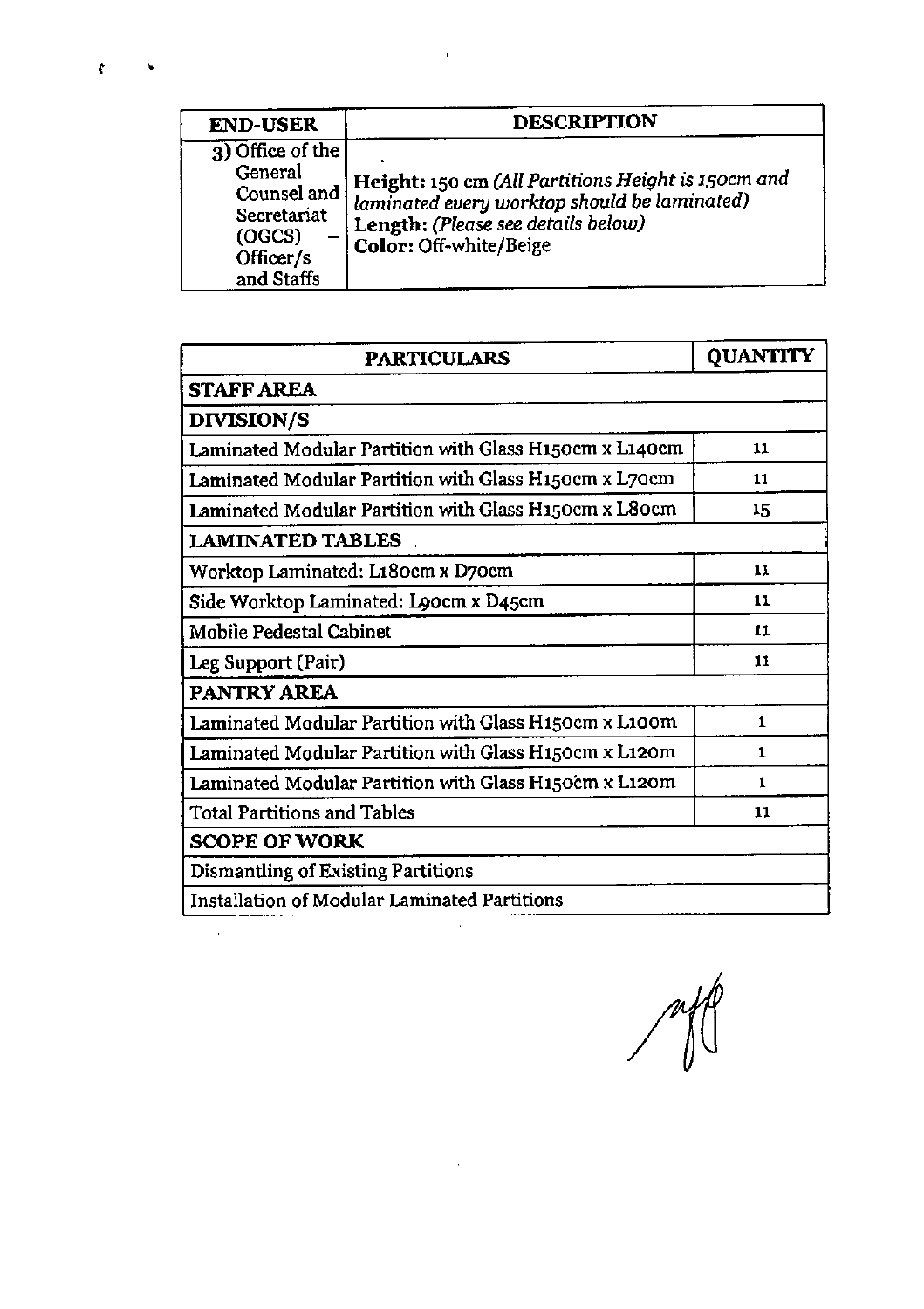ä,

 $\hat{\mathcal{E}}$ 

 $\ddot{\phantom{0}}$ 

| <b>END-USER</b>                                     | <b>DESCRIPTION</b>                                                                                                           | <b>QUANTITY</b> |
|-----------------------------------------------------|------------------------------------------------------------------------------------------------------------------------------|-----------------|
| 4) Financial and<br>Administrative<br>Service (FAS) | <b>LAMINATED PARTITION WITH</b><br><b>GLASS</b><br>Height: 150cm<br>Color: beige                                             | 1 Lot           |
|                                                     | <b>LAMINATED PARTITION</b><br>(Provision for conference areao                                                                | 1 Lot           |
|                                                     | <b>LAMINATED PARTITION FOR</b><br><b>DIVISION CHIEF</b><br>(with half partition, half glass door<br>complete with door knob) | 1 Lot           |
|                                                     | <b>WORKTOP FOR FAS STAFF</b><br>(provision for side table depending on<br>the end-user)                                      | 1 Lot           |
|                                                     | <b>LAMINATED TABLE WITH SIDE</b><br><b>TABLE</b><br>(for division chief)                                                     | 1 Lot           |
|                                                     | <b>MOBILE PEDESTAL CABINET</b>                                                                                               | 1 Lot           |
|                                                     | <b>SCOPE OF WORK:</b><br>1. Dismantle existing modular partitions.<br>2. Install new modular partition.                      | المسا           |

 $\hat{\mathcal{F}}$ 

//\*\*\*/7<br>| e *+#17* 

÷.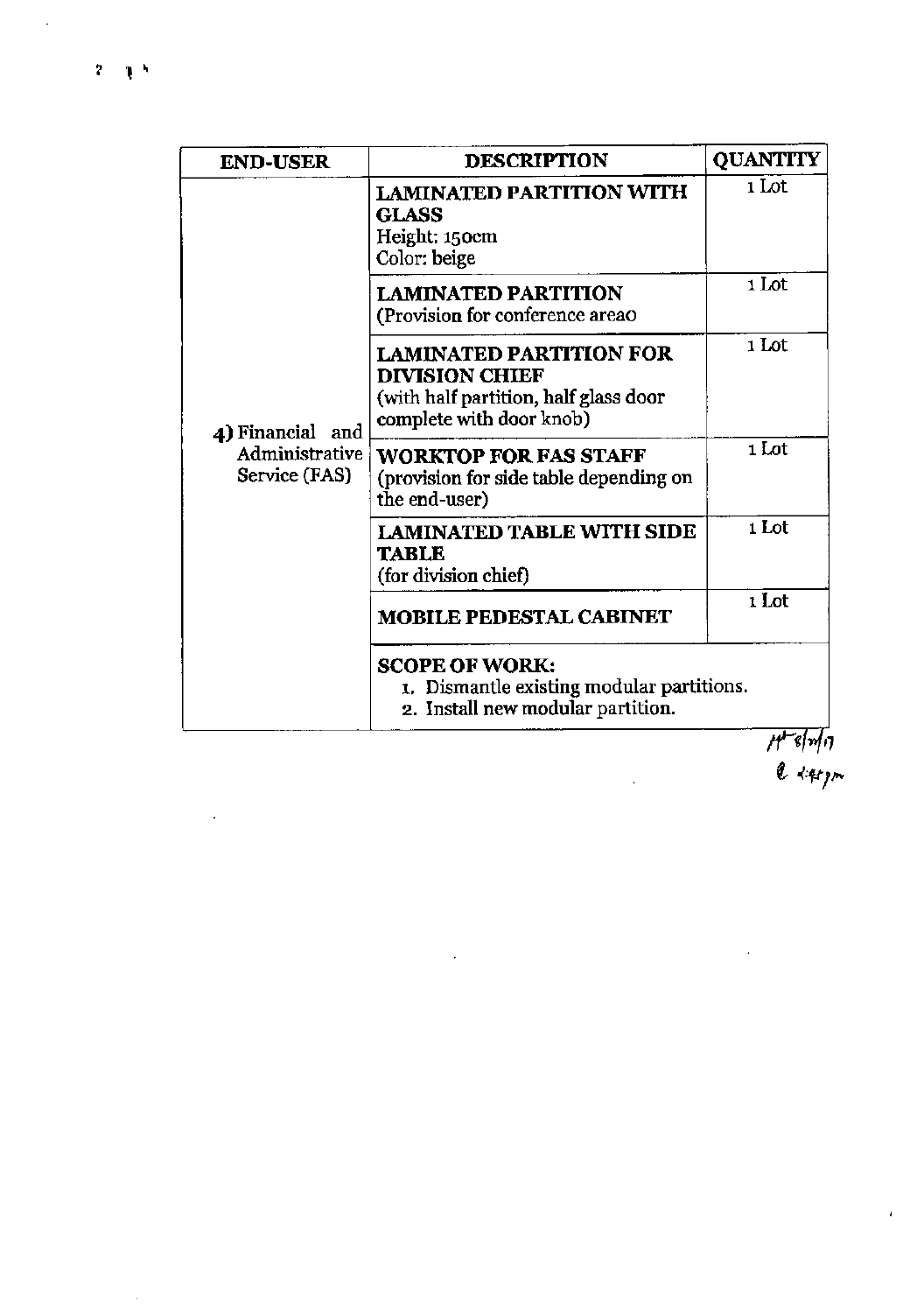## ANNEX "B"

 $\mathcal{F}_{\mathcal{G}}$ 

 $\ddot{\phantom{1}}$ 

 $\sim$   $\lambda$ 

 $\mathcal{L}^{\text{max}}_{\text{max}}$  ,  $\mathcal{L}^{\text{max}}_{\text{max}}$ 

 $\label{eq:2.1} \mathbf{E}_{\mathrm{eff}} = \frac{1}{2} \sum_{i=1}^{N} \mathbf{E}_{\mathrm{eff}} \mathbf{E}_{\mathrm{eff}} \mathbf{E}_{\mathrm{eff}}$ 

 $\sim$   $\sim$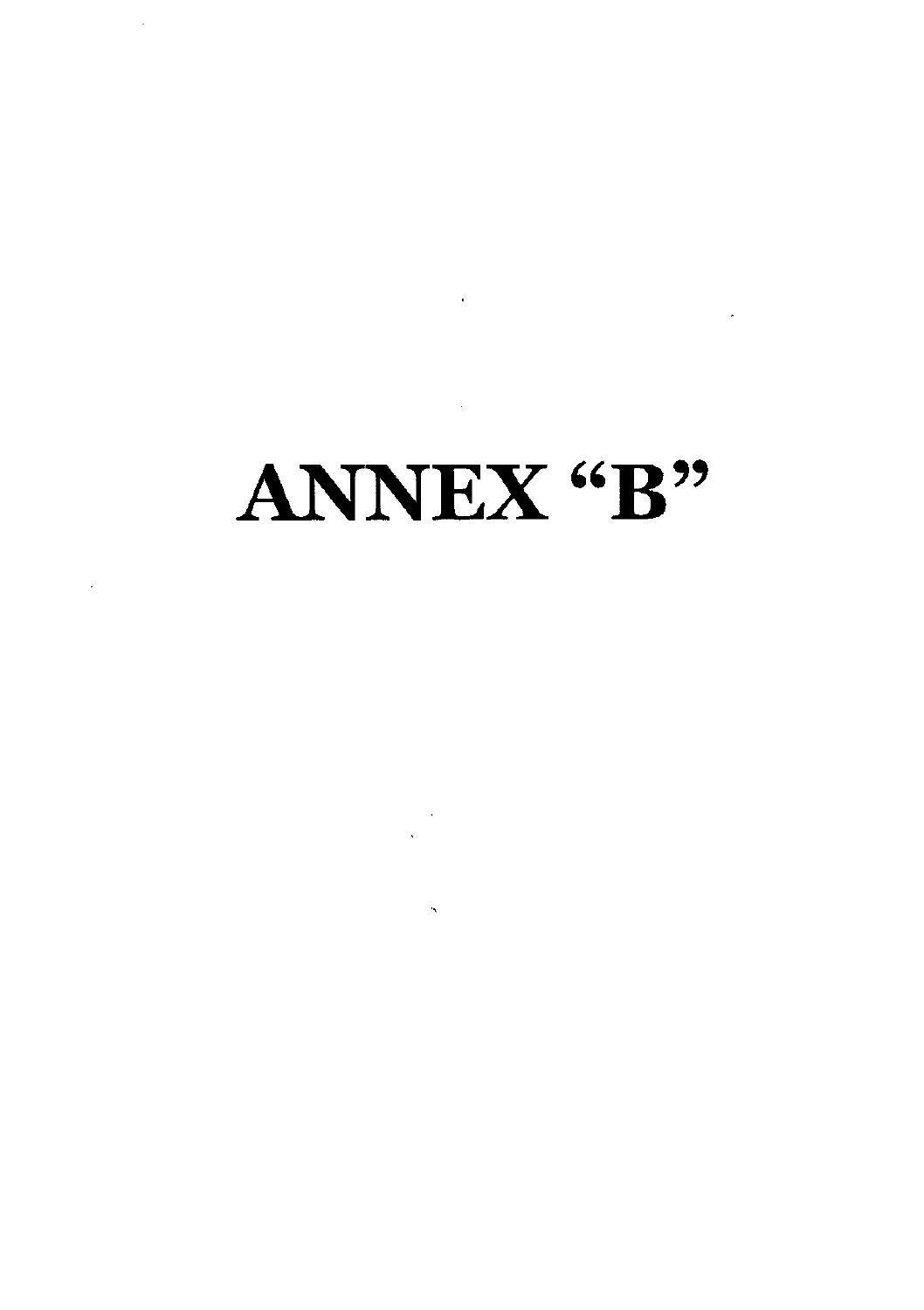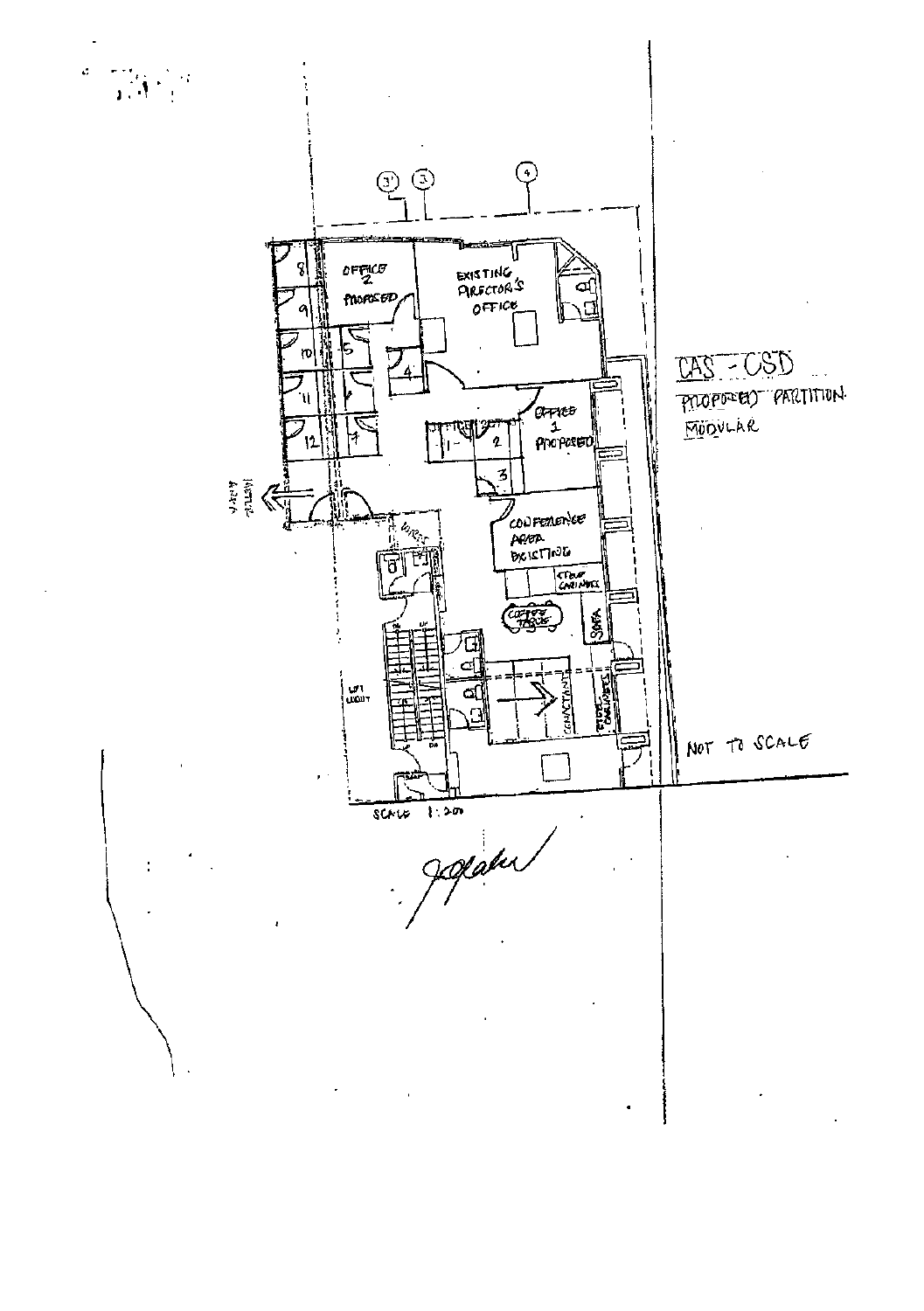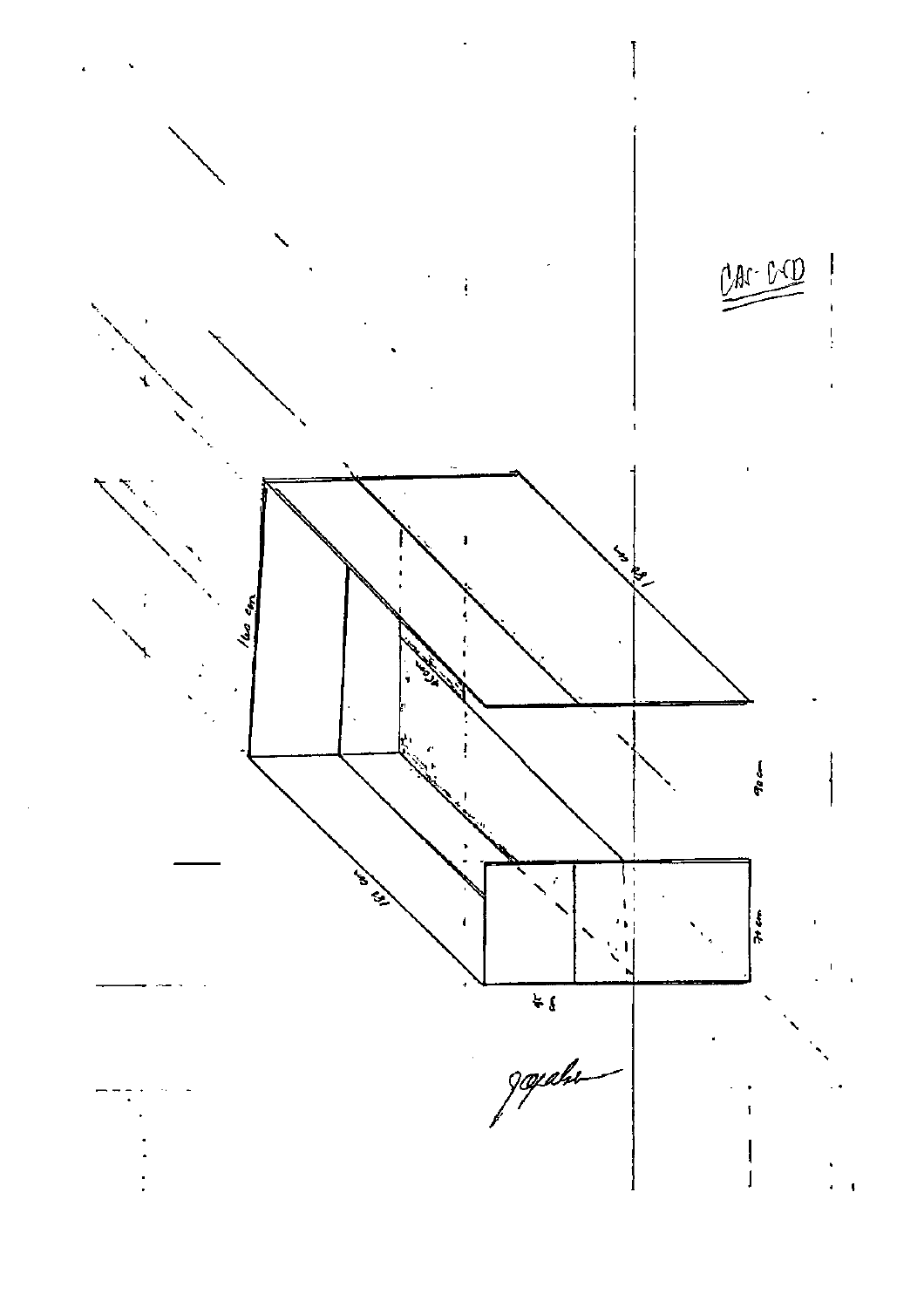

 $\mathbf{I}$ 

 $\overline{1}$ 

 $\overline{1}$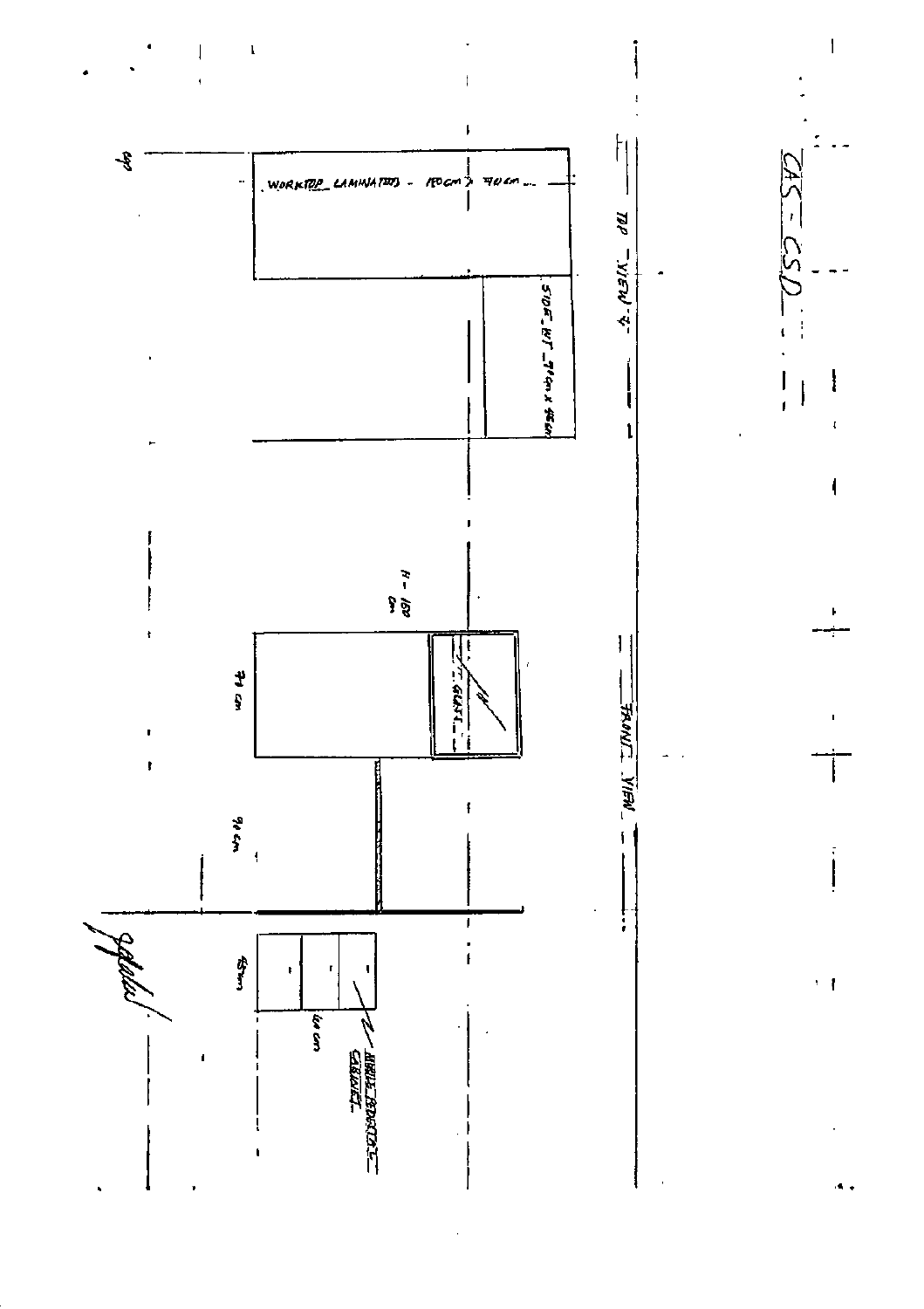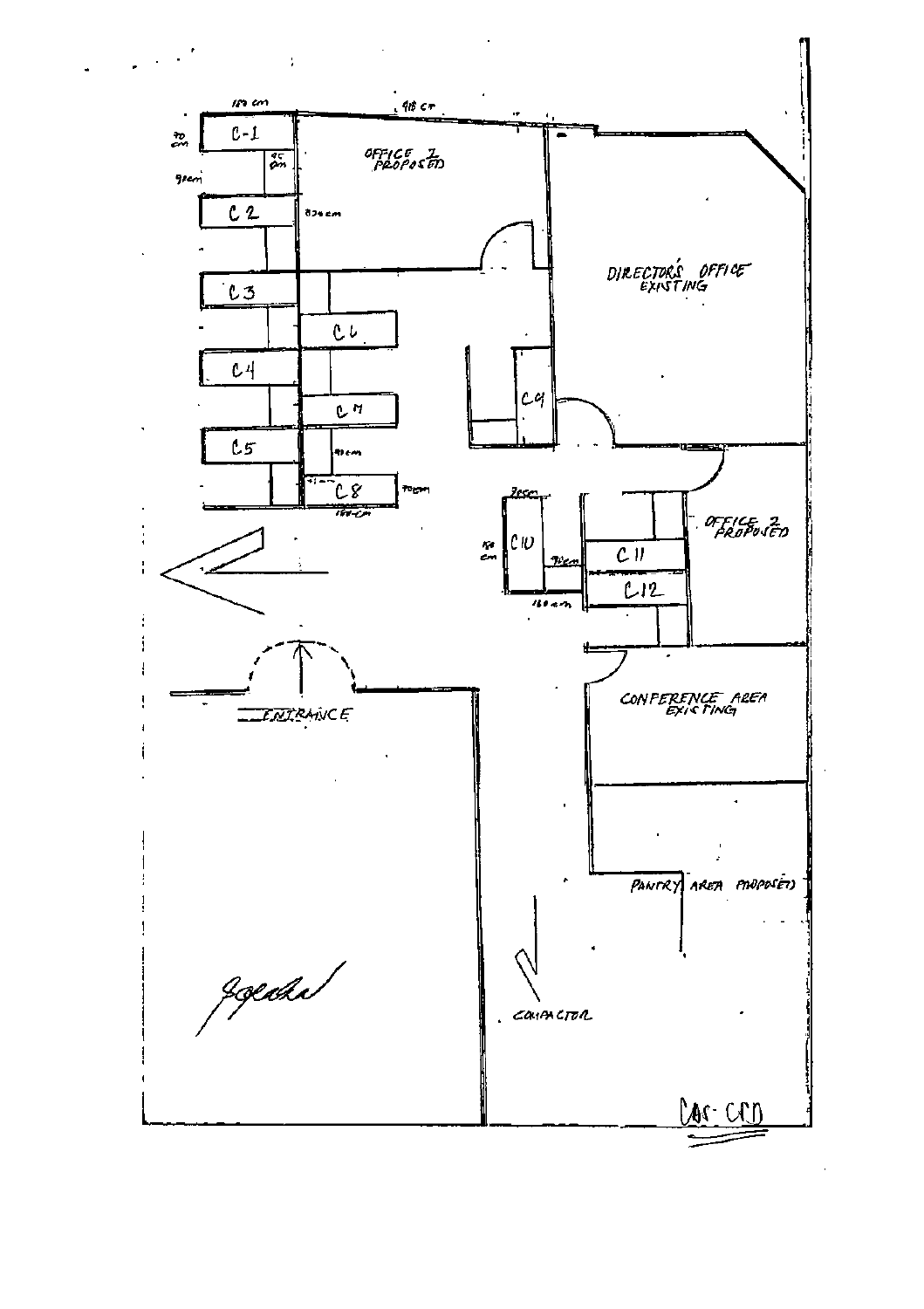

 $\blacksquare$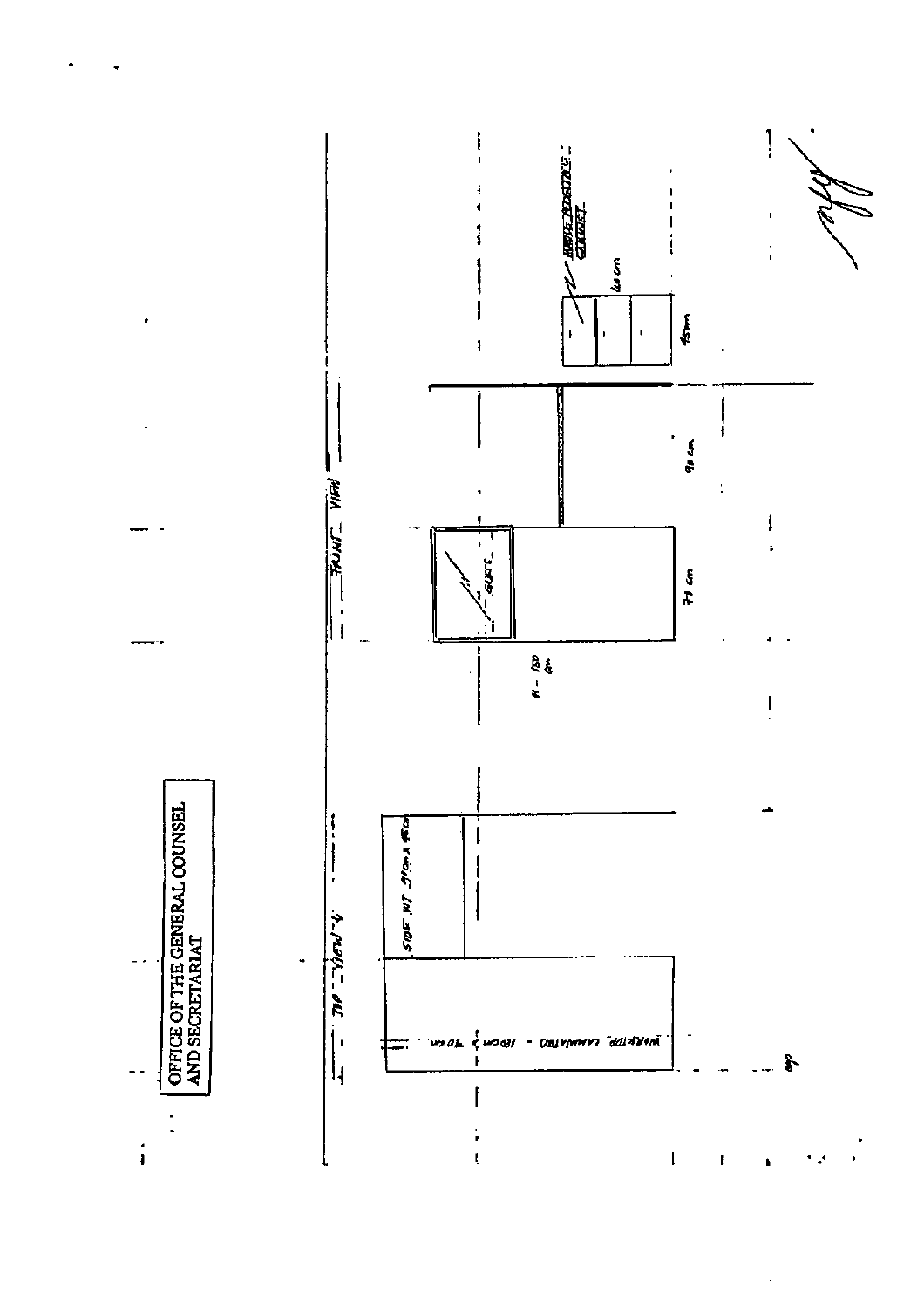

 $\mathbf{C}_{\mathbf{I}}$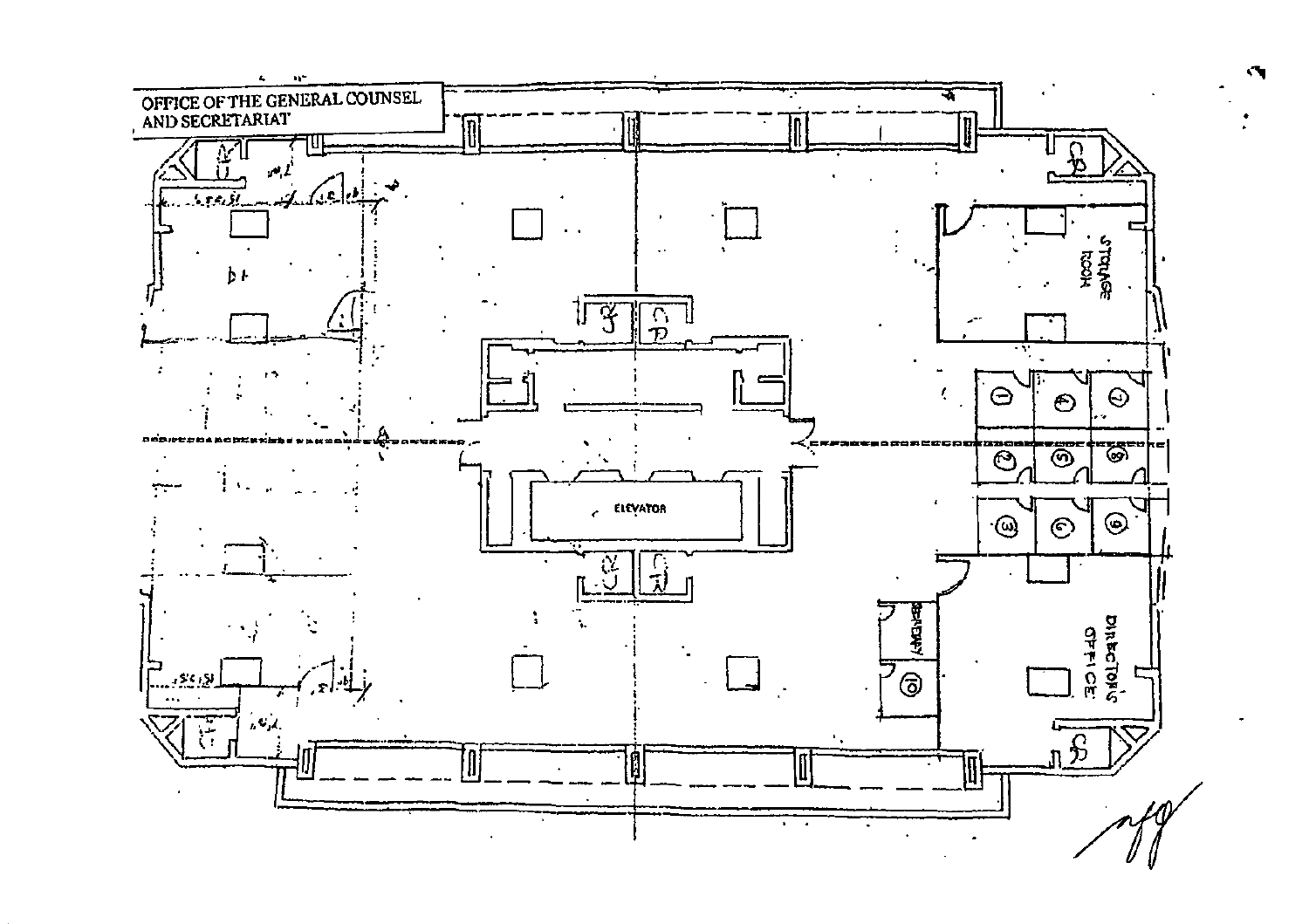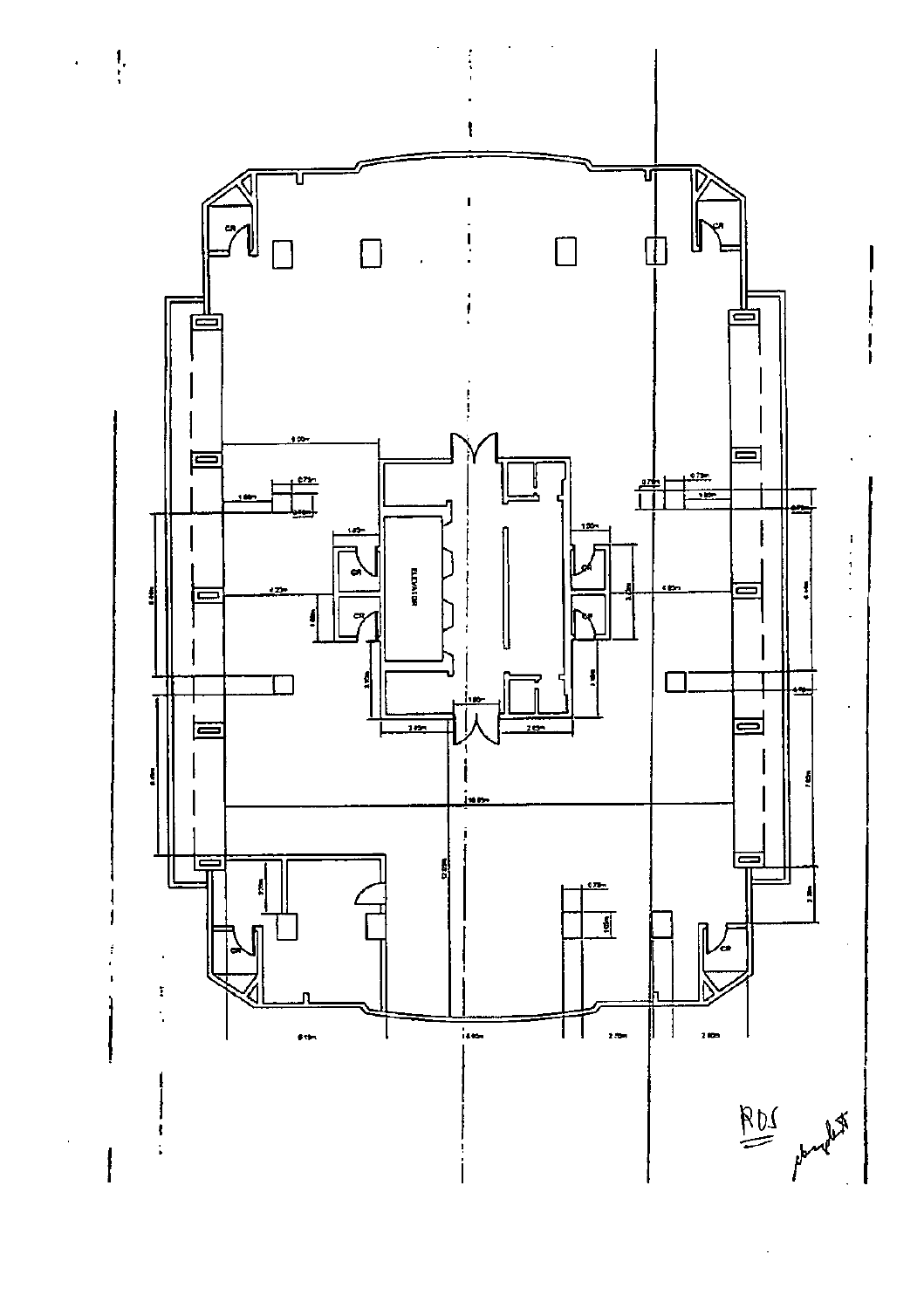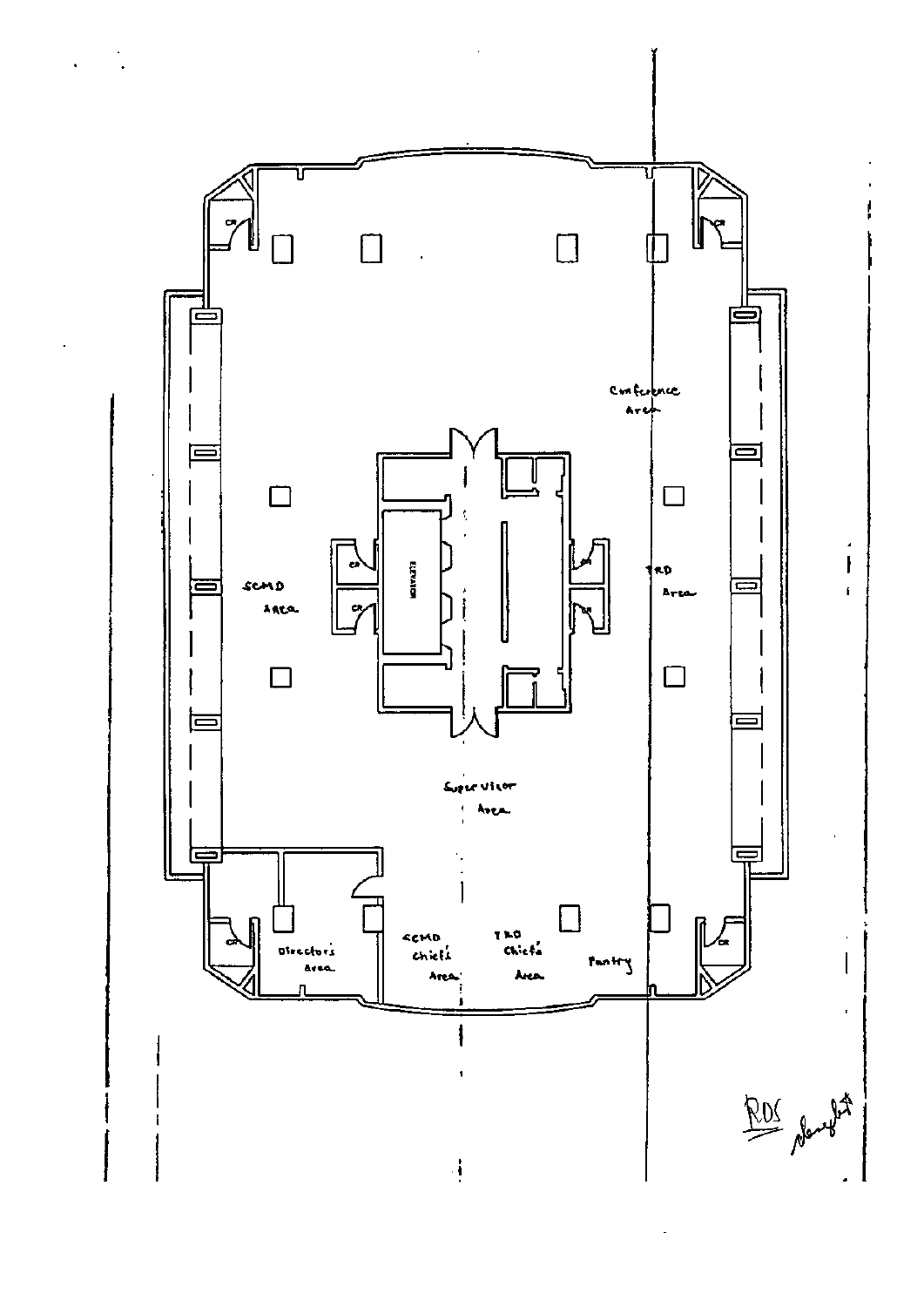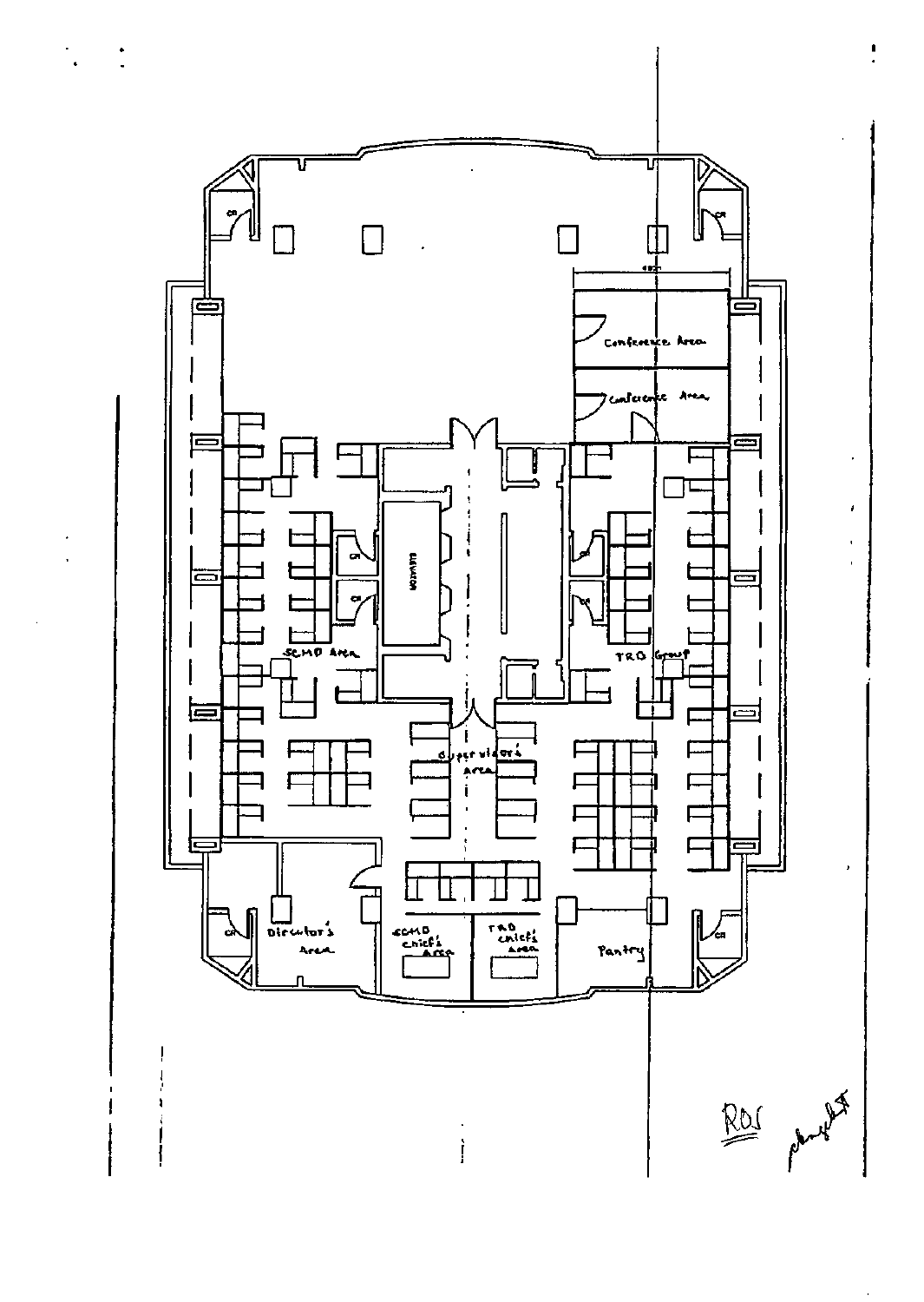

Y